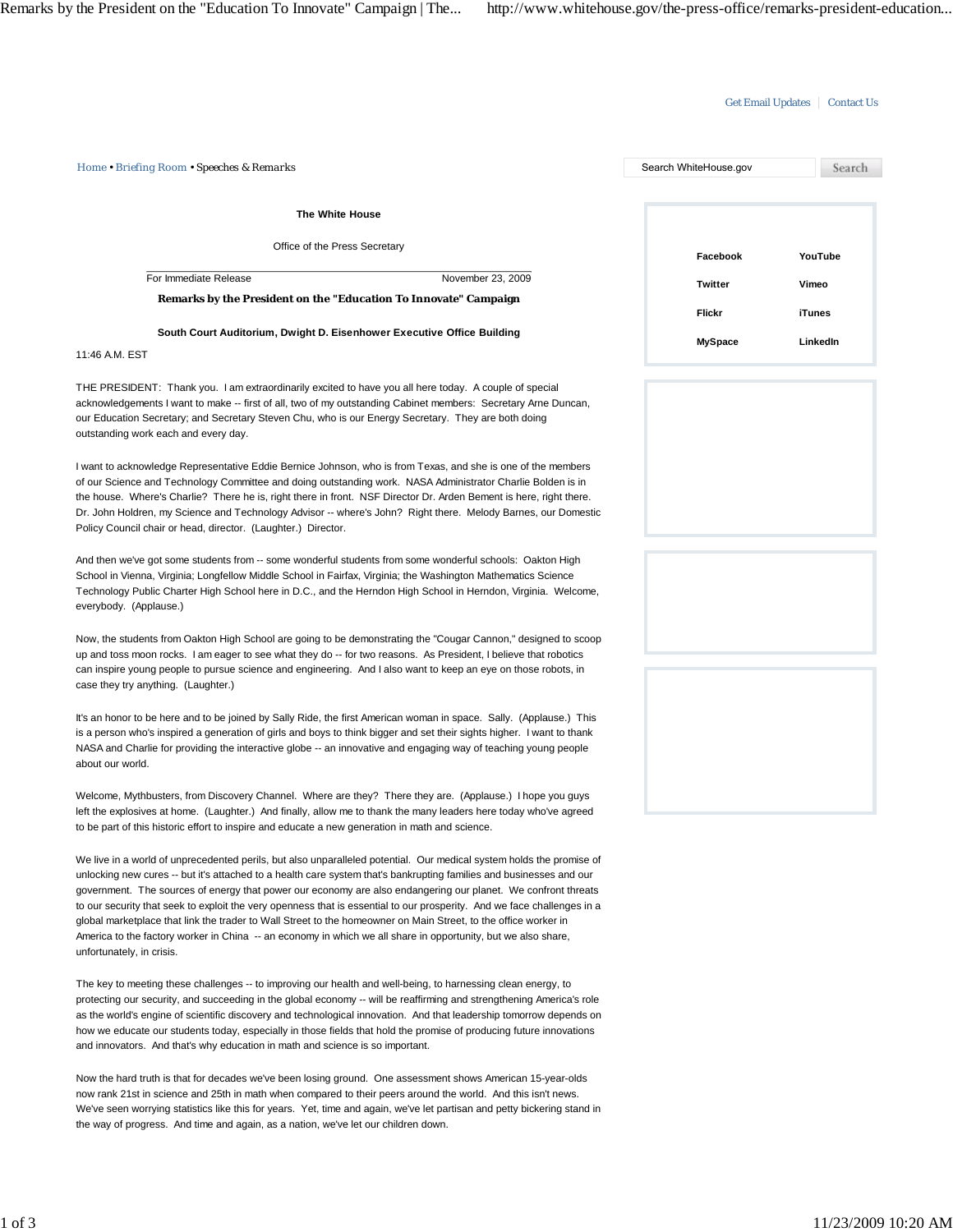So I'm here and you are here because we all believe that we can't allow division and indifference to imperil our position in the world. It's time for all of us -- in Washington and across America -- to take responsibility for our future.

And that's why I'm committed to moving our country from the middle to the top of the pack in science and math education over the next decade. To meet this goal, the Recovery Act included the largest investment in education in history while preventing hundreds of thousands of educators from being fired because of state budget shortfalls. Under the outstanding leadership of Arne Duncan, we've launched a \$4 billion Race to the Top fund, one of the largest investments in education reform in history.

And through the Race to the Top, states won't just be receiving funding, they'll have to compete for funding. And in this competition, producing the most innovative programs in math and science will be an advantage. In addition, we are challenging states to improve achievement by raising standards, using data to better inform decisions, and taking new approaches to turn around struggling schools. And because a great teacher is the single most important factor in a great education, we're asking states to focus on teacher effectiveness and to make it possible for professionals -- like many of the people in this room -- to bring their experience and enthusiasm into the classroom.

But you are here because you know the success we seek is not going to be attained by government alone. It depends on the dedication of students and parents, and the commitment of private citizens, organizations, and companies. It depends on all of us. That's why, back in April, at the National Academy of Sciences, I issued a challenge: to encourage folks to think of new and creative ways of engaging young people in science and engineering. And we are here because the leaders in this room answered that call to action.

Today, we are launching the "Educate to Innovate" campaign, a nationwide effort to help reach the goal this administration has set: moving to the top in science and math education in the next decade. We've got leaders from private companies and universities, foundations and non-profits, and organizations representing millions of scientists, engineers, and teachers from across America. The initial commitment of the private sector to this campaign is more than \$260 million –- and we only expect the campaign to grow.

Business leaders from Intel, Xerox, Kodak, and Time Warner Cable are teaming up with Sally Ride, and the Bill and Melinda Gates Foundation, as well as the Carnegie Corporation, to find and replicate successful science, math, and technology programs all across America. Sesame Street has begun a two-year initiative to teach young kids about math and science. And Discovery Communications is going to deliver interactive science content to 60,000 schools reaching 35 million students.

These efforts extend beyond the classroom. Time Warner Cable is joining with the Coalition for Science After School and FIRST Robotics -- the program created by inventor Dean Kamen, which gave us the "Cougar Cannon" - to connect one million students with fun after-school activities, like robotics competitions. The MacArthur Foundation and industry leaders like Sony are launching a nationwide challenge to design compelling, freely available, science-related video games. And organizations representing teachers, scientists, mathematicians, and engineers -- joined by volunteers in the community -- are participating in a grassroots effort called "National Lab Day" to reach 10 million young people with hands-on learning.

Students will launch rockets, construct miniature windmills, and get their hands dirty. They'll have the chance to build and create -- and maybe destroy just a little bit -- (laughter) -- to see the promise of being the makers of things, and not just the consumers of things.

The administration is participating as well. We've already had a number of science-focused events with young people at the White House, including Astronomy Night a few weeks ago. The National Science Foundation and the Department of Energy, under the leadership of a terrific scientist, Steven Chu, have launched an innovative -- an initiative to inspire tens of thousands of students to pursue careers in clean energy.

And today, I'm announcing that we're going to have an annual science fair at the White House with the winners of national competitions in science and technology. If you win the NCAA championship, you come to the White House. Well, if you're a young person and you've produced the best experiment or design, the best hardware or software, you ought to be recognized for that achievement, too. Scientists and engineers ought to stand side by side with athletes and entertainers as role models, and here at the White House we're going to lead by example. We're going to show young people how cool science can be.

Through these efforts, we're going to expand the scope and scale of science and math education all across America. And we're going to expand opportunities for all our young people -- including women and minorities who too often have been underrepresented in scientific and technological fields, but who are no less capable of succeeding in math and science and pursuing careers that will help improve our lives and grow our economy. I also want to note that this is only the beginning. We're going to challenge the private sector to partner with community colleges, for example, to help train the workers of today for the jobs of tomorrow, even as we make college more affordable -- so that, by 2020, America once again leads the world in producing college graduates.

Now, I have to say to the young people who are here, we can't let students off the hook. In the end, the success of this campaign depends on them. But I believe strongly that America's young people will rise to the challenge if given the opportunity -- and given a little bit of a push. We've got to work together to create those opportunities, because our future depends on it.